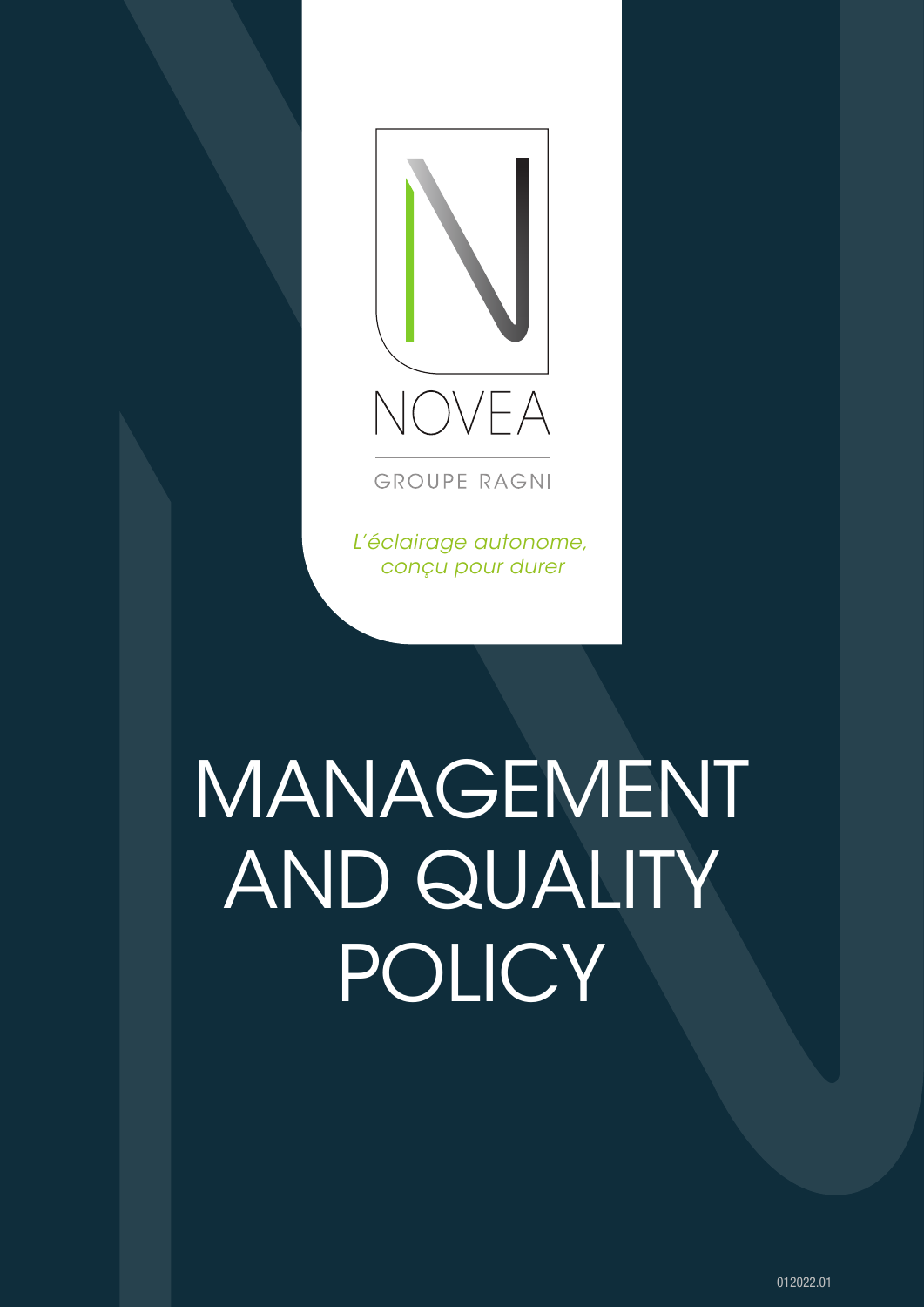# MANAGEMENT AND QUALITY POLICY

#### DEVELOP QUALITATIVE SOLUTIONS AND LIMIT THEIR ENVIRONMENTAL IMPACT

Committed in technological innovation, we use a scientific process to create and develop sustainable and reliable solutions. That is why we put our QSE (Quality, Security, Environment) management system in a continual improvement process, and we are certified with ISO 9001 and ISO 14001.





Marie Briand QSE Manager

### DEVELOPMENT BASED ON THREE APPROACHES

Continuous training of technical and sales teams Standardisation of customer satisfaction analysis



**STAKEHOLDERS** AND CUSTOMER **SATISFACTION** 





DURABILITY AND RELIABILITY OF OUR PRODUCTS

#### Implementation of logistics and export protocols

Contract review: definition of the requirements relating to the product in an adequate, unambiguous, documented and achievable way.

Analysis and monitoring of after-sales service indicators for continuous improvement

#### Research and development

Efficient after-sales service

Implementation of production protocols (description of activities, risks, etc.) and control

Control of non-compliant products and corrective actions (analysis of failure)

Monitoring of performance indicators

Control of the information system

Risk and opportunity analysis of the public lighting market

Internal audit

Matching skills

Optimisation of the safety of people and goods

Monitoring performance and management indicators

Optimisation of the ergonomics of our two sites